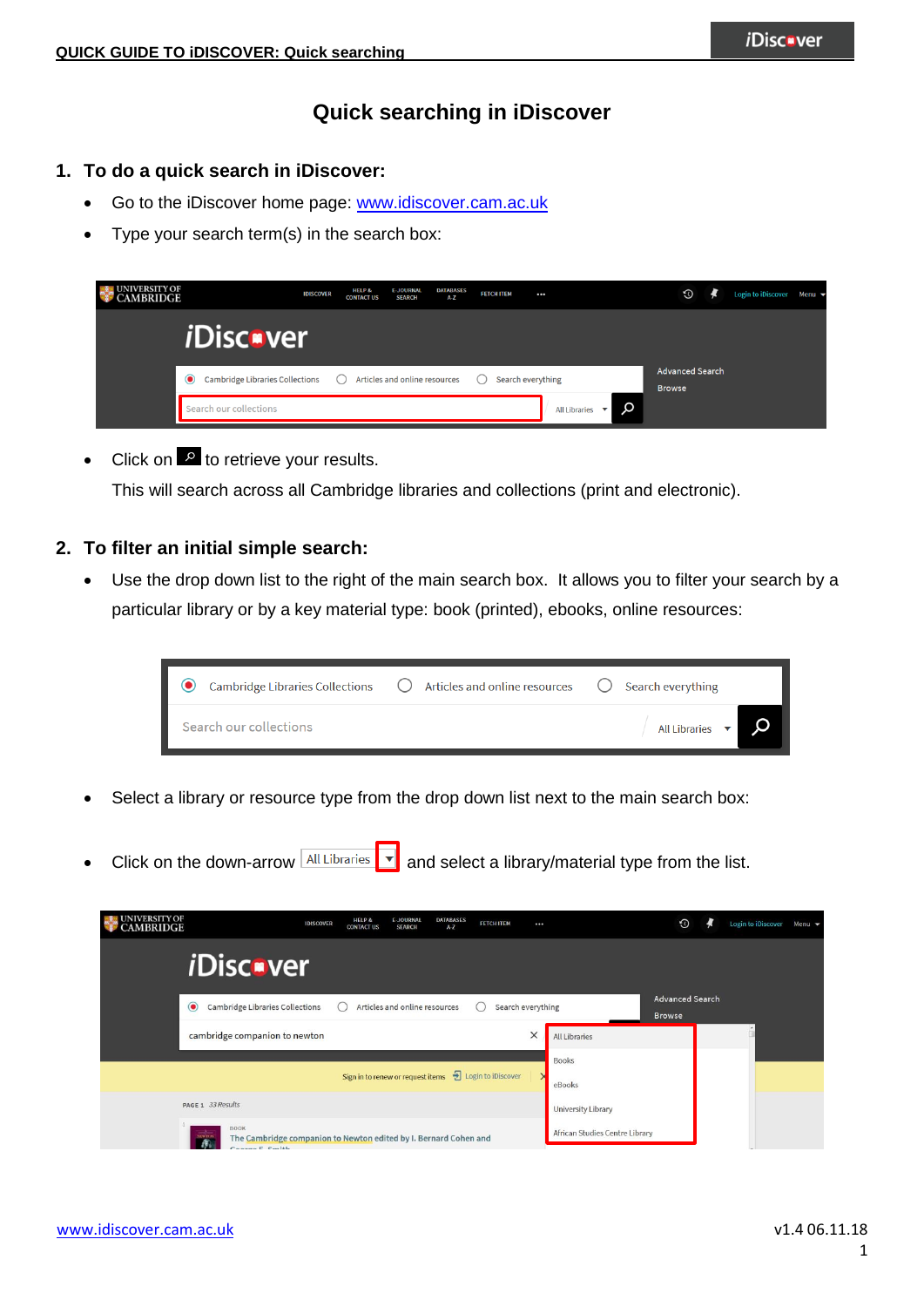**Note:** If you type the first letter of the library, the dropdown will go to entries beginning with that letter.

Click on  $\mathbb{R}$  to retrieve your results. This will search results across the library you selected (print and electronic) or for the particular material type you selected (print books, ebooks or online resources).

**Note:** To select one or more libraries, use the 'Library' option to refine from your results list after searching. You can also use the filters provided after search to look for more specific material types (e.g. articles, reviews, etc.)

| <b>Cambridge Libraries Collections</b><br>Search everything<br>$\bullet$<br>Articles and online resources<br>O                                                                                                                                                                                                                                                                                                                  | <b>Advanced Search</b><br><b>Browse</b>                                                                                                                                       |
|---------------------------------------------------------------------------------------------------------------------------------------------------------------------------------------------------------------------------------------------------------------------------------------------------------------------------------------------------------------------------------------------------------------------------------|-------------------------------------------------------------------------------------------------------------------------------------------------------------------------------|
| Q<br>cambridge companion to newton<br>$\times$<br>All Libraries $\blacktriangledown$                                                                                                                                                                                                                                                                                                                                            |                                                                                                                                                                               |
| PAGE 1 33 Results<br>99<br><b>BOOK</b><br>The Cambridge companion to Newton edited by I. Bernard Cohen and<br>George E. Smith.<br>I. Bernard Cohen 1914-2003.; George E Smith (George Edwin), 1938-<br>Cambridge: Cambridge University Press, 2002.<br>Mull Available at Wolfson: Lee Library Main Library (509 (73)) and other locations ><br>$\mathcal O$ Online access $\boxtimes$ >                                         | Refine my results<br><b>Sort by</b> Relevance $\blacktriangledown$<br>Availability $\wedge$<br>Available in the Library (28)<br>Full Text Online (7)                          |
| 99<br><b>BOOK</b><br>The Cambridge companion to Newton / edited by Rob Iliffe, George E.<br>Smith.<br>Rob Iliffe editor.; George E Smith (George Edwin), 1938-editor.<br>Second edition. Cambridge: Cambridge University Press, 2016.<br>$\mathscr O$ Online access $\boxtimes$ >                                                                                                                                               | Resource Type $\land$<br><b>Books</b> (33)<br>Date $\wedge$<br>To<br>From<br>$\Rightarrow$ Refine<br>1700<br>$\div$ 2016<br>Library $\wedge$                                  |
| 可可<br><b>BOOK</b><br>The Cambridge companion to Newton edited by I. Bernard Cohen and<br>George E. Smith.<br>I. Bernard. Cohen; I. Bernard Cohen 1914-2003.; George E Smith (George Edwin), 1938-<br>Cambridge, UK; New York, NY: Cambridge University Press, 2002.<br>$\mathcal O$ Online access $\boxtimes$ >                                                                                                                 | Cambridge Theological Federation (1)<br>Christ's College Library (1)<br>Clare College (Forbes Mellon Library) (1)<br>Corpus Christi College (1)<br>Darwin College Library (1) |
| <b>Cambridge Libraries Collections</b><br>Articles and online resources<br>Search everything<br>$\bullet$<br>cambridge companion to newton<br>×<br>All Libraries ▼                                                                                                                                                                                                                                                              | <b>Advanced Search</b><br><b>Browse</b><br>O                                                                                                                                  |
| 1 Results<br>$\mathbf{1}$<br>M<br><b>BOOK</b><br>The Cambridge companion to Newton / edited by Rob Iliffe, University of<br>Oxford, and George E. Smith, Tufts University.<br>Rob Iliffe editor.; George E Smith (George Edwin), 1938-editor.<br>Second edition. Cambridge: Cambridge University Press, 2016. @2016<br>$\blacksquare$ Available at Christ's College Library Floor 3 (QC16.N7 C36 2016 ) and other locations $>$ | <b>Active filters</b><br>Christ's College Library X<br>Reset filters<br>No facets to display                                                                                  |

(See: Quick Guide: Refining, expanding and ordering your results)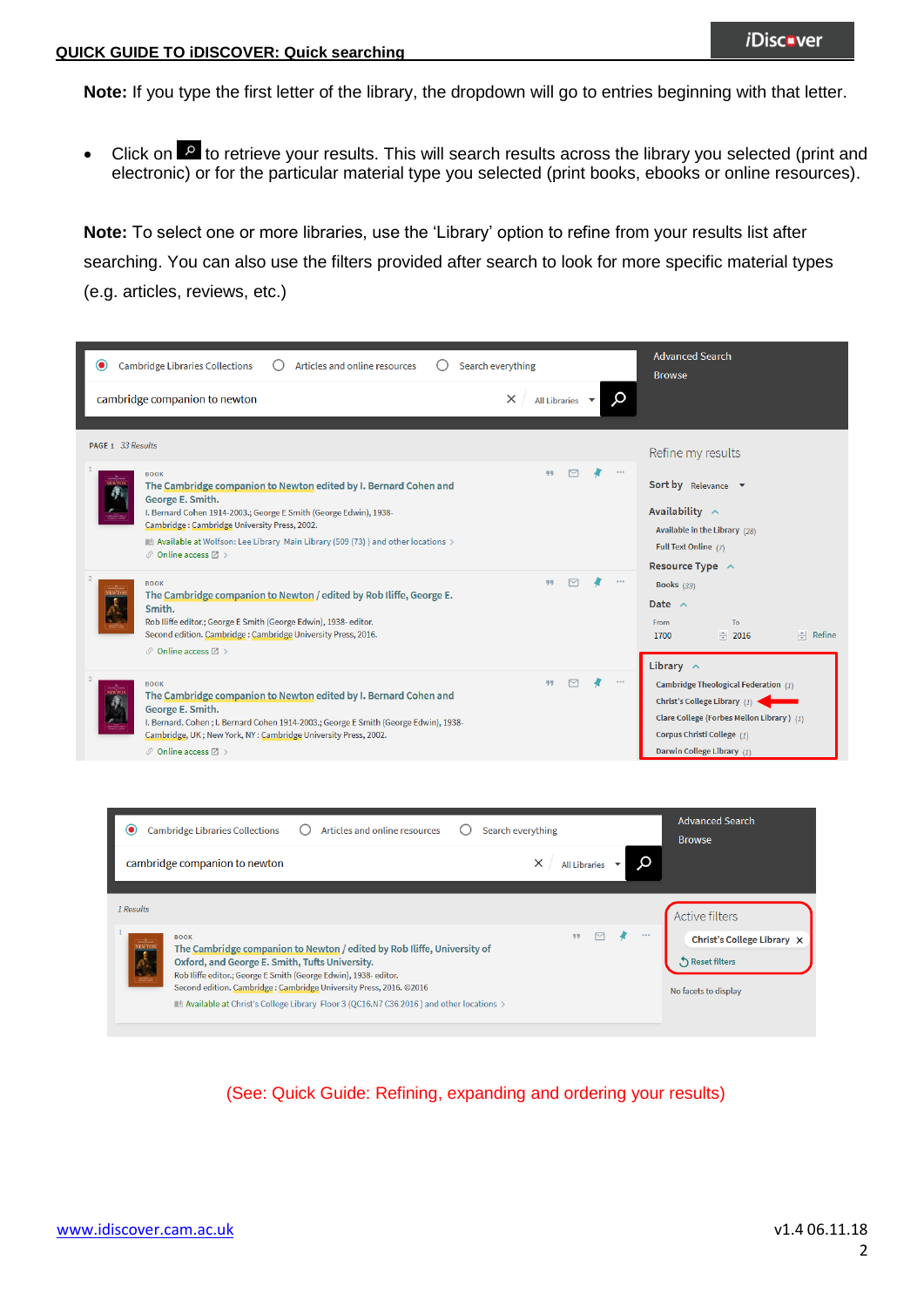# **QUICK GUIDE TO iDISCOVER: Quick searching**

### **3. List of results**

When you search for items, a list of results is displayed:

| UNIVERSITY OF<br>CAMBRIDGE |                                                                                                                                                                                                                                                                                                                                                                              | <b>HELP &amp;</b><br><b>IDISCOVER</b><br><b>CONTACT US</b> | <b>E-JOURNAL</b><br><b>SEARCH</b>                                         | <b>DATABASES</b><br>A-Z | <b>FETCH ITEM</b> | $\cdots$  |                        |                       | Login to iDiscover<br>€<br>Menu $\rightarrow$                                                                                                                                       |
|----------------------------|------------------------------------------------------------------------------------------------------------------------------------------------------------------------------------------------------------------------------------------------------------------------------------------------------------------------------------------------------------------------------|------------------------------------------------------------|---------------------------------------------------------------------------|-------------------------|-------------------|-----------|------------------------|-----------------------|-------------------------------------------------------------------------------------------------------------------------------------------------------------------------------------|
|                            | <i>i</i> Discover                                                                                                                                                                                                                                                                                                                                                            |                                                            |                                                                           |                         |                   |           |                        |                       |                                                                                                                                                                                     |
|                            | <b>Cambridge Libraries Collections</b><br>$\circledbullet$                                                                                                                                                                                                                                                                                                                   |                                                            | Articles and online resources                                             |                         | Search everything |           |                        |                       | <b>Advanced Search</b><br><b>Browse</b>                                                                                                                                             |
|                            | cambridge companion to newton                                                                                                                                                                                                                                                                                                                                                |                                                            |                                                                           |                         |                   | ×         | All Libraries <b>v</b> | α                     |                                                                                                                                                                                     |
|                            |                                                                                                                                                                                                                                                                                                                                                                              |                                                            | Sign in to renew or request items $\frac{1}{\sqrt{2}}$ Login to iDiscover |                         |                   | X DISMISS |                        |                       |                                                                                                                                                                                     |
|                            | PAGE 1 33 Results<br><b>BOOK</b><br>The Cambridge companion to Newton edited by I. Bernard Cohen and George E.<br>Smith.<br>I. Bernard Cohen 1914-2003.; George E Smith (George Edwin), 1938-<br>Cambridge: Cambridge University Press, 2002.<br>Mailable at Wolfson: Lee Library Main Library (509 (73) ) and other locations ><br>$\mathcal O$ Online access $\boxtimes$ > |                                                            |                                                                           |                         |                   | 99        | $\Box$                 | ł<br>$\sim$ 0.0 $\pm$ | Refine my results<br>Sort by Relevance v<br>Availability $\wedge$<br>Available in the Library (28)<br>Full Text Online (7)                                                          |
|                            | <b>BOOK</b><br>The Cambridge companion to Newton / edited by Rob Iliffe, George E. Smith.<br>Rob Iliffe editor.; George E Smith (George Edwin), 1938-editor.<br>Second edition. Cambridge: Cambridge University Press, 2016.<br>$\mathcal O$ Online access $\boxtimes$ >                                                                                                     |                                                            |                                                                           |                         |                   | 99        | $\triangleright$       | $\alpha$ or $\alpha$  | Resource Type $\sim$<br>Books (33)<br>Date $\wedge$<br>From<br>To<br>$\div$ 2016<br>$\div$ Refine<br>1700                                                                           |
| PAGE                       | <b>BOOK</b><br>The Cambridge companion to Newton edited by I. Bernard Cohen and George E.<br>Smith.<br>I. Bernard. Cohen; I. Bernard Cohen 1914-2003.; George E Smith (George Edwin), 1938-<br>Cambridge, UK; New York, NY: Cambridge University Press, 2002.<br>$\mathcal O$ Online access $\boxtimes$ >                                                                    |                                                            |                                                                           |                         |                   | 99        | $\triangleright$       | $\cdots$              | Library $\wedge$<br>Cambridge Theological F (1)<br>Christ's College Library (1)<br>Clare College (Forbes Mel (1)<br>Corpus Christi College (1)<br><b>Contract</b><br><b>Service</b> |

- The number of results is shown to the top left of results.
- Each result has an icon (or book cover) followed by a brief description of the item.
- Keywords from your search are underlined in yellow.
- You can press the pagination arrow or the LOAD MORE RESULTS button at the bottom of your results to view more pages.
- Result information includes: title, author, resource type (e.g. book, article, review). There are also links to see where the item is located or if it is available to access online as full text:

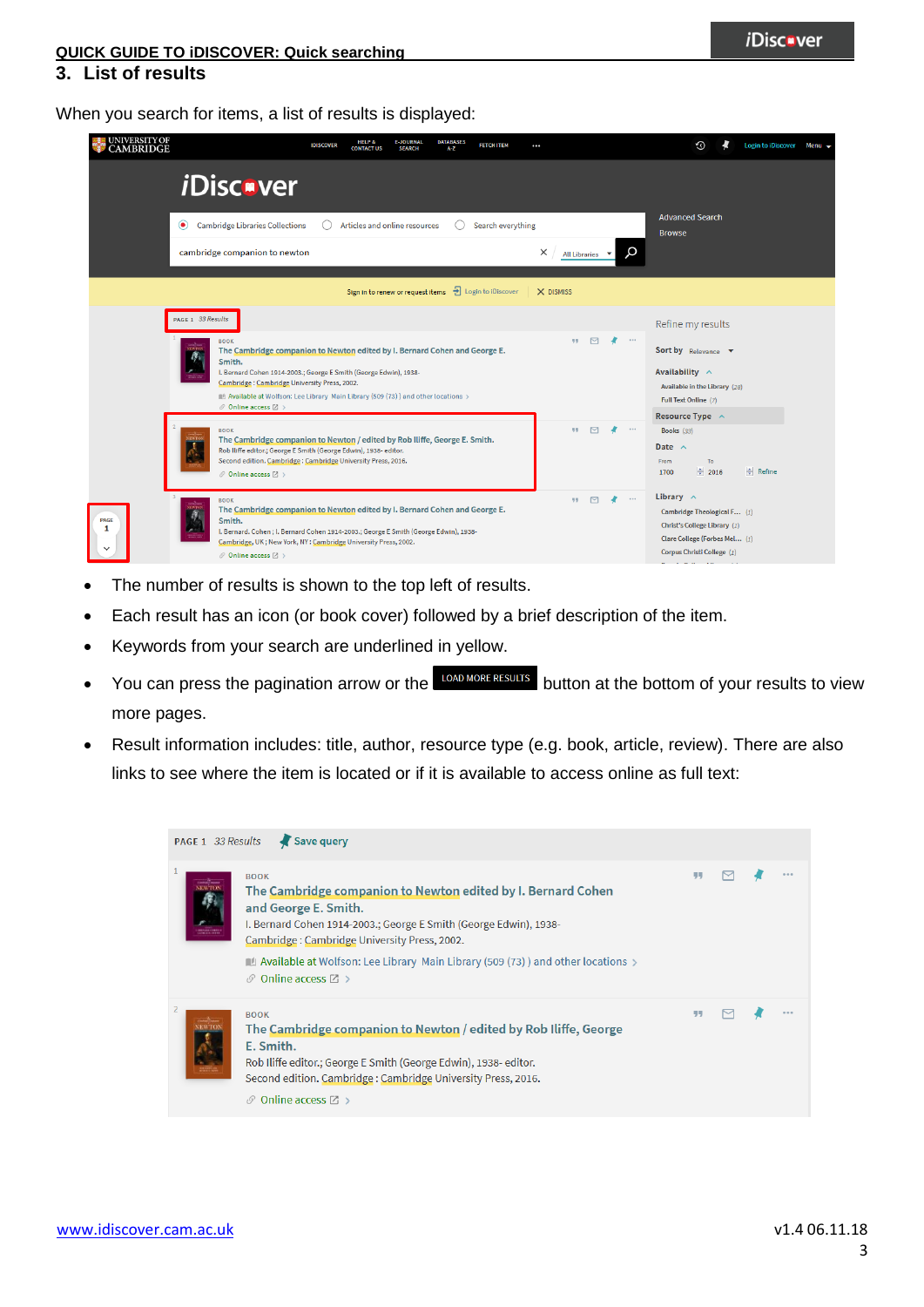Click on a record to view the detailed results information:

| <b>TOP</b><br><b>SEND TO</b> | <b>BOOK</b><br>The Cambridge companion to Newton edited by I. Bernard Cohen and George E.<br>Smith.<br>I. Bernard Cohen 1914-2003.; George E Smith (George Edwin), 1938-<br>Cambridge: Cambridge University Press, 2002.<br>Mull Available at Wolfson: Lee Library Main Library (509 (73)) and other locations ><br>$\mathcal O$ Online access $\boxtimes$ > |
|------------------------------|--------------------------------------------------------------------------------------------------------------------------------------------------------------------------------------------------------------------------------------------------------------------------------------------------------------------------------------------------------------|
| <b>VIEW IT</b>               | Send to                                                                                                                                                                                                                                                                                                                                                      |
| <b>GET IT</b>                | ĥ<br>, G<br>99<br><b>RIS</b><br><b>EXPORT BIBTEX</b><br>(ENDNOTE/<br>CITATION<br>PERMALINK<br>PRINT<br>E-MAIL                                                                                                                                                                                                                                                |
| <b>DETAILS</b>               | ZOTERO)                                                                                                                                                                                                                                                                                                                                                      |
| <b>LINKS</b>                 |                                                                                                                                                                                                                                                                                                                                                              |
|                              | View It                                                                                                                                                                                                                                                                                                                                                      |
|                              | Full text available at: view full text [2]<br><b>Public notes:</b><br>Full text available from Cambridge University Press                                                                                                                                                                                                                                    |
|                              | Full text available at: view full text $[$<br><b>Public notes:</b><br>Full text available from Cambridge University Press                                                                                                                                                                                                                                    |

To export details (e.g. email, permalinks, citations or to reference managers) or print, use the icons in the 'Send to' section:

|                                                                                                   | Tip: Use the menu on the left to move quickly to sections within the page: |                      |                                    |                |                 |            |             |
|---------------------------------------------------------------------------------------------------|----------------------------------------------------------------------------|----------------------|------------------------------------|----------------|-----------------|------------|-------------|
| <b>TOP</b><br><b>SEND TO</b><br><b>VIEW IT</b><br><b>GET IT</b><br><b>DETAILS</b><br><b>LINKS</b> | Send to                                                                    | <b>EXPORT BIBTEX</b> | <b>RIS</b><br>(ENDNOTE/<br>ZOTERO) | 77<br>CITATION | G,<br>PERMALINK | ē<br>PRINT | 罓<br>E-MAIL |

## **4. Locating print and electronic items**

 To find print items, click on the 'Get it' section: You will see the library location and classmark information.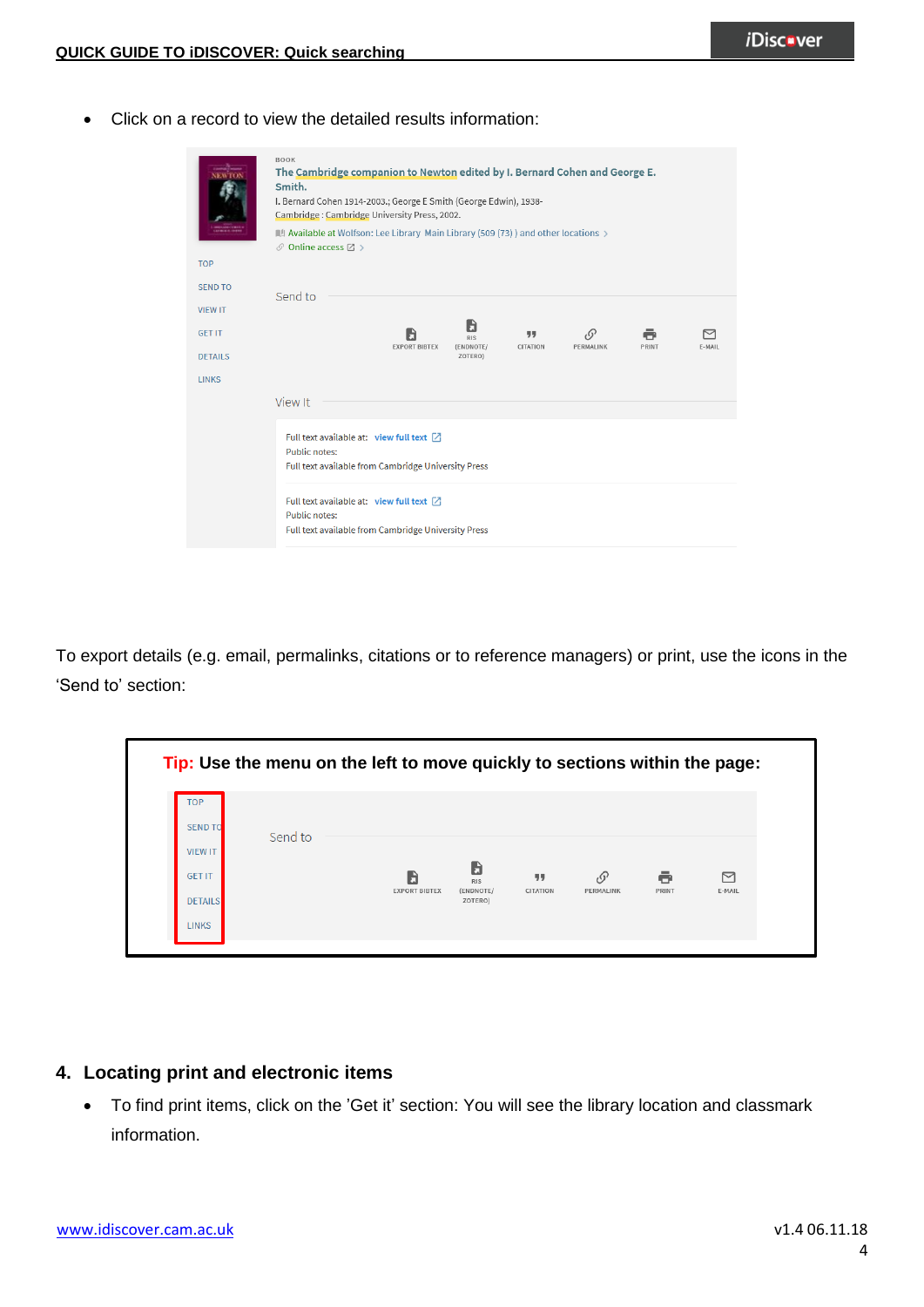**Note:** You will need to be logged in to request an item. If you are not logged in, a login screen will appear when you click on 'Request options'.

| Get It                                                                            |                                    |
|-----------------------------------------------------------------------------------|------------------------------------|
| <b>REQUEST OPTIONS:</b>                                                           |                                    |
| <b>Clare College (Forbes Mellon Library)</b><br>(1 copy, 1 available, 0 requests) | <b>Main Library</b><br>> 509 NEW-C |

For information on requesting items (see Quick Guide: Requesting and renewing items)

 To find electronic items, see the 'View It' section: A link to the full text is available here: **Note:** For electronic legal deposit records, access to the full text is only available through designated PCs.

| View It                                             |  |
|-----------------------------------------------------|--|
| Full text available at: view full text $\boxtimes$  |  |
| Public notes:                                       |  |
| Full text available from Cambridge University Press |  |

**Note:** Some items are available as both print and electronic.

### **5. Searching for something in a reading list**

- Enter the title from your reading list into the simple search box.
- Use "…" to search for the exact title. You can then filter by author, date etc. to refine your results.

#### **Tip: If the title is very common, try adding the author name to your search.**

(See Quick Guides: Advanced searching methods; Refining, expanding and ordering your results)